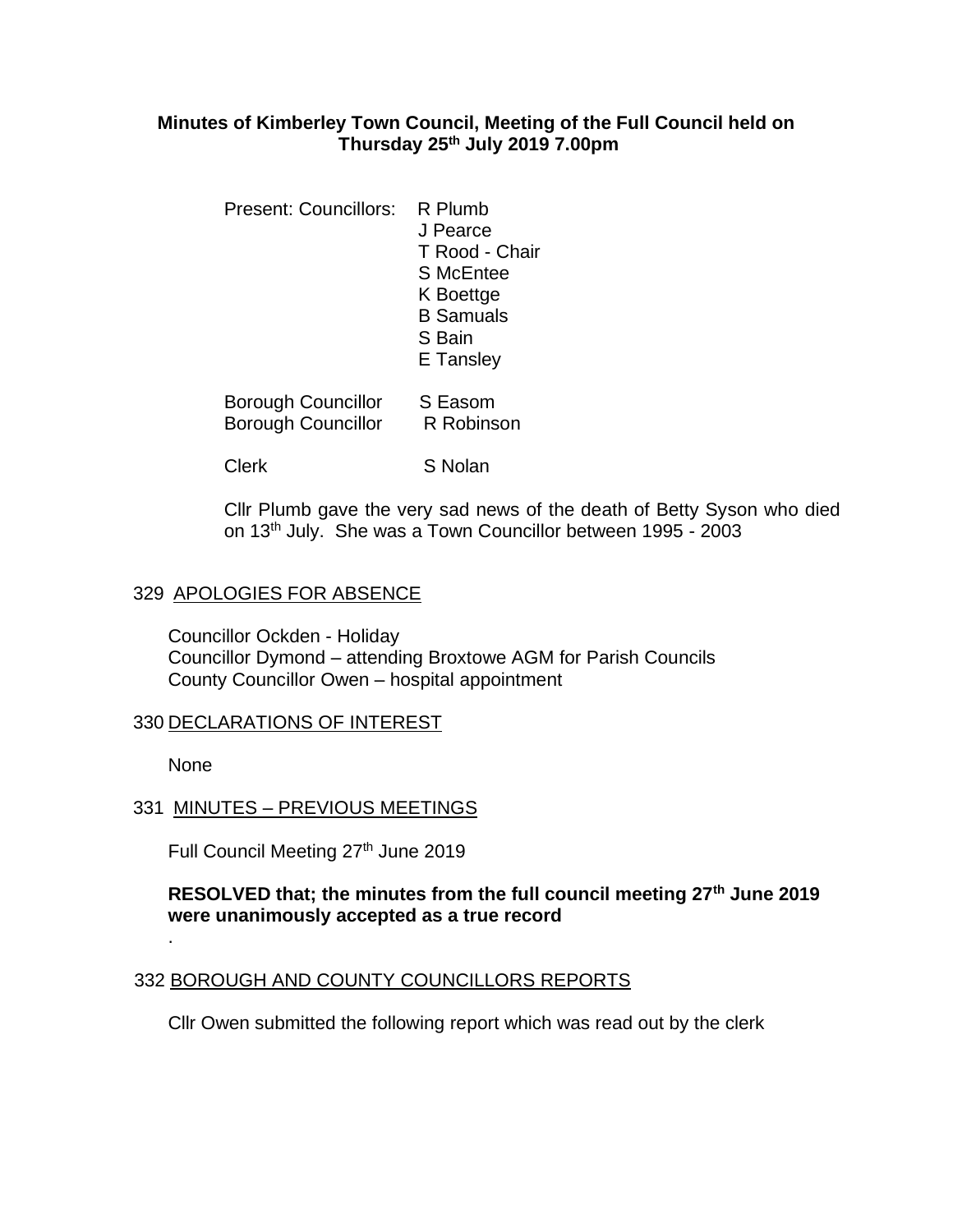Report from VIAEM

I am pleased to advise you that Orchard Street has now hit the criteria. The response rate being 60%, 100% in favour. We shall be proceeding with the formal advertising.

Borough Cllr Robinson Congratulated Cllrs Bain & Tansley on their co-option to the council

Cllr Robinson gave a brief breakdown of his work load.

On Wednesday 28<sup>th</sup> August at 5.30pm there will be a business network session held at Rumbletums Café.

Cllr Easom stated that verges have been planted with wild flowers and these are looking good.

A brief discussion took place regarding the footpath at the rear of the Recreation Ground near Lime Close; it was felt that the barrier needed to be made a little wider to facilitate pushchair access. Cllr Dymond & Rood are to meet with a member of highways to obtain ideas for the barrier needed.

## 333 PUBLIC QUESTION TIME

Mr Barksby complimented the council on the flowers around the Town Mr Barksby also commented on the state of the hedge on Eastwood Road opposite the Church, because the pathway was obstructed children are walking on the road which is highly dangerous.

#### 334 PLANNING APPLICATIONS – Church Land

A letter dated 16th July from the Church of England Diocese of Southwell & Nottingham has been circulated. After a brief discussion it was agreed that Rev Holbrook be invited to attend a full council meeting to give the full story and explain the plans.

**RESOLVED that; the clerk write to the Diocese to state that the council are uncomfortable with potential burials on the land and to ask what if any steps are being taken regarding past burials.**

#### 335 STAG RECREATION GROUND – ELECTRIC CUPBOARD

The clerk informed that this work would be commenced on Friday 26<sup>th</sup> July.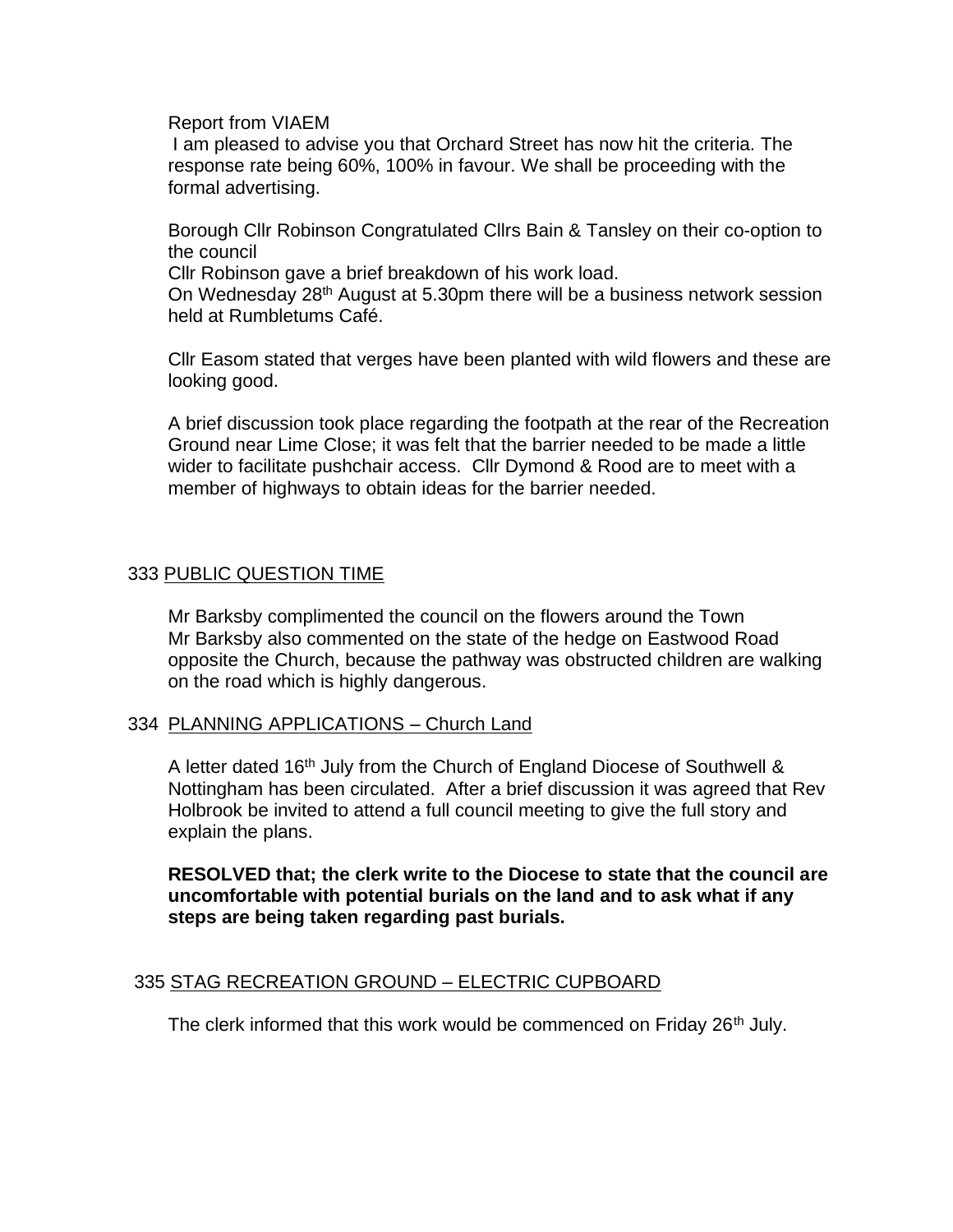# 336 STAG RECREATION GROUND - BOLLARD

The clerk informed that work has currently been suspended

## 337 STAG RECREATION GROUND - CHARGES

This item is ongoing

### 338PARISH HALL PLANS – SURVEY & ELECTRICAL WORKS

It was agreed at the Recreation & Parish meeting that condition surveys be obtained. The clerk has some of these to hand. Cllr Tansley will look into this

### 339 STAG RECREATION PAVILLION PLANS – SURVEY

As item 338 above

### 340 BABBINGTON VILLAGE – CONSERVATION AREA

The clerk reported that no response had yet been received and that a reminder had been sent on 24<sup>th</sup> July

## 341 BABBINGTON VILLAGE – FOOTPATHS & ROADWAY

No reply as yet received from Neil Lewis

## 342 BUS ROUTE 27 – UPDATE

Trent Barton reply:

The real time system does have some issues when dealing with cancelled journeys or breakdowns. At present it is unable to pass on cancellations at short notice to passengers and this is something we are keen to address. The system does default to display the 'timetabled' time when there is no real time feed from a vehicle but does not show any prediction or count down for that service, the time displayed clears from the screen once the time has been reached. Nottinghamshire, in partnership with Derby, Derbyshire & Nottingham City and the bus operators are embarking on a transformation Programme that should introduce vastly improved information to passengers. Unfortunately, the solutions aren't simple and will take time and money to deliver. However, we are hopeful cancelled journeys will be one of many improvements that will be brought to passengers by March 2021 using funding we are hoping to secure from the Department of Transport's through their Transforming Cities fund. In the meantime we would urge passengers to contact their bus operator if they are unsure whether a bus has been cancelled or is simply running late.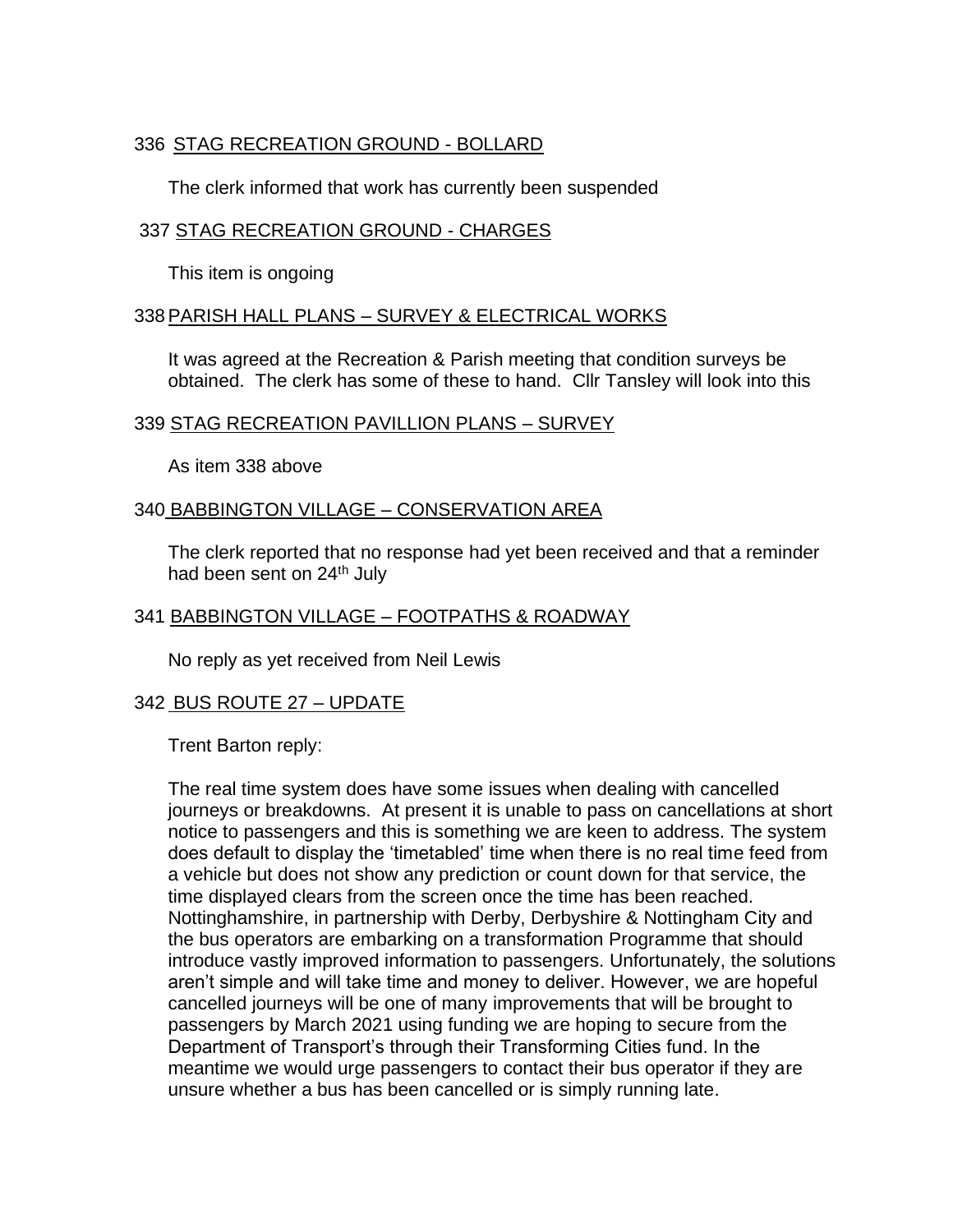With regards to the query about evening and Sunday services, these were unfortunately withdrawn a few years ago through lack of use, it is unlikely that Trent Barton would re-introduce these and the County Council would not be able to support these at this time.

Cllr McEntee suggested that an approach be made to Awsworth Council as they are also affected by this route.

### 343 ELECTRICAL REPORTS – QUOTES PARISH HALL.RECREATION PAVILLION

Duplicate item see item 338

### 344 ACCOUNTS FOR PAYMENT

#### **RESOLVED that; all payments approved**

#### 345EXTERNAL AUDITORS REPORT

The clerk presented the report which is ready for submission to the external auditors

#### **RESOLVED that; this be displayed on the notice board and copies be made available in the office for anyone to view**

It was noted that the council website is in urgent need of attention, the clerk to source someone to help with this

#### 346 CORRESPONDENCE

An alleged noise complaint re the Parish Hall has been received from Broxtowe Environmental health team.

All regular users of the hall have been contacted and a notice displayed in the hall to consider the neighbours and that all external doors should be left closed if music is played.

#### 347 CLERKS REPORT

The clerk reported that the Parent & Toddler group who use the hall on a Thursday will no longer be doing so due to poor attendance. They are to merge with a club at Kettlebrook Lodge

Hearing Loop – ongoing issue nothing to report at the moment